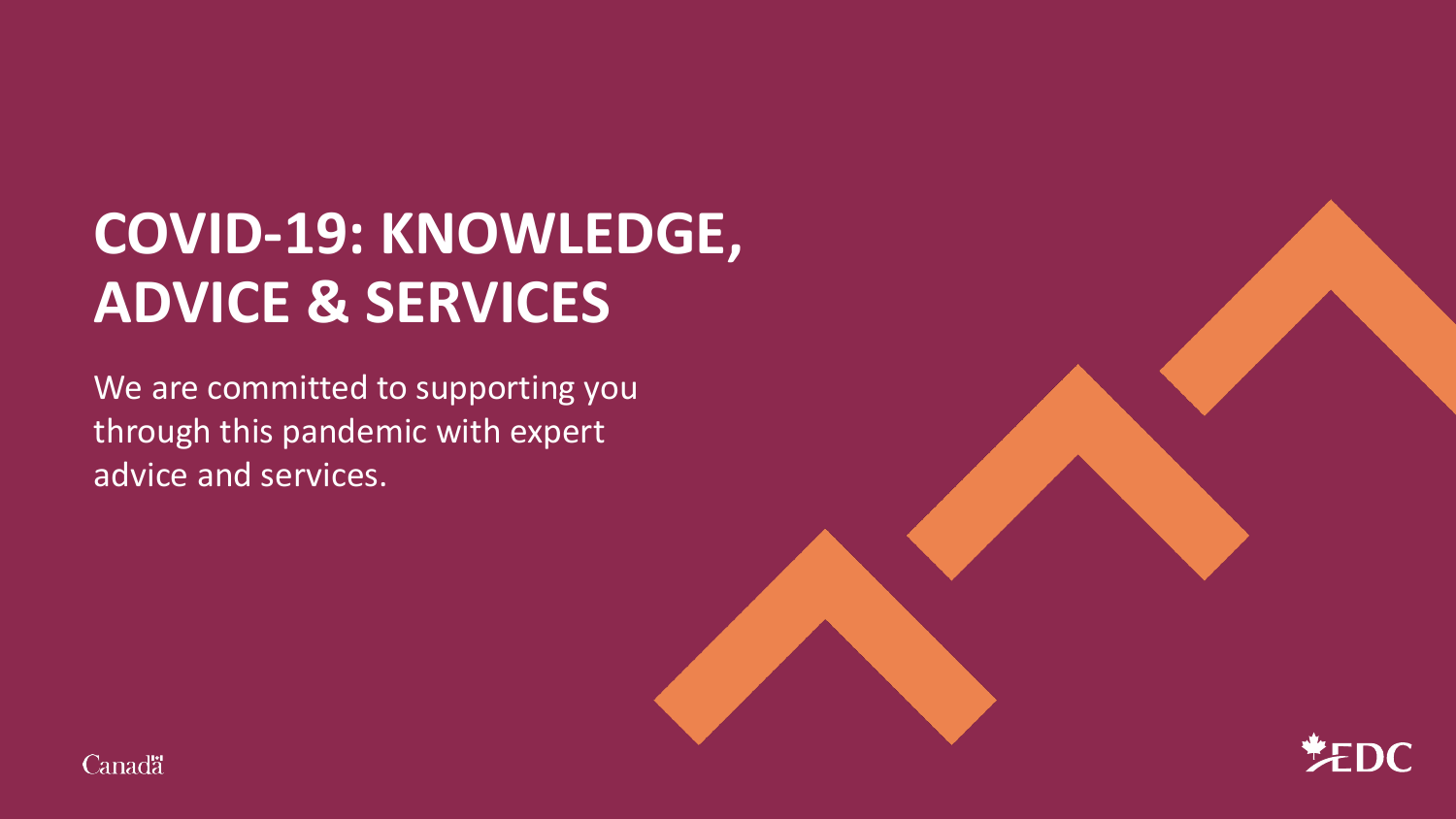### **COVID-19: KNOWLEDGE, ADVICE & SERVICES**

Update: Mon, April 27, 2020

# **Helping Canadians during COVID-19**

EDC has adjusted its focus and flexibility to reflect the current needs of Canadian businesses.

We're continuing to add content, features and tools that draw on EDC's expert knowledge and insights supporting you through this pandemic.

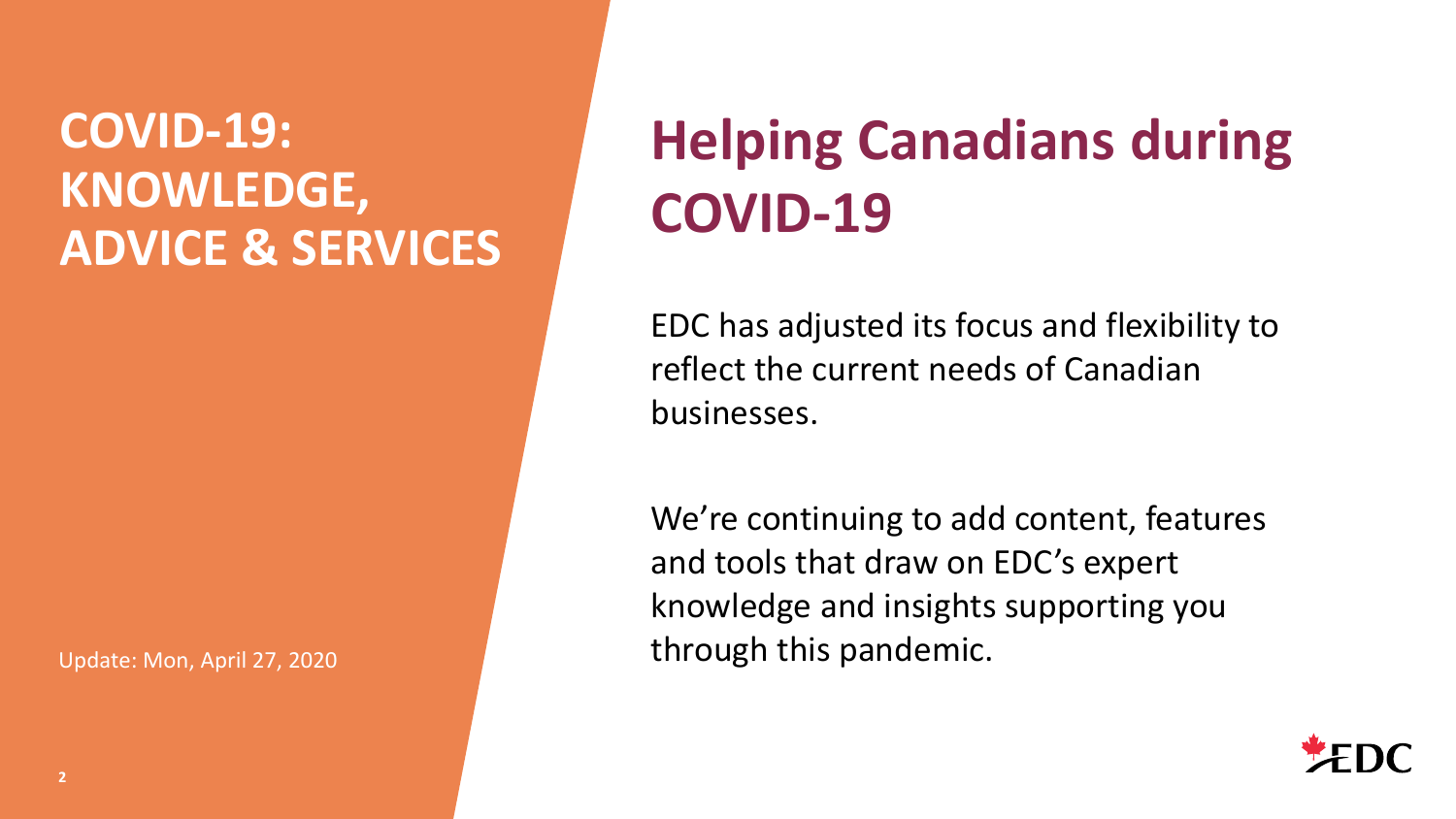## **EDC EXPORT HELP HUB:** Export Help Hub has the answers you

### **Have questions about COVID-19?**

EDC's Export Help Hub can support your business in navigating through this pandemic.

# **Answers to guide smart export decisions during Covid-19**

need on financial support, risk management strategies and more to help your business cope with COVID-19.



### **Get Answers now:**

<https://www.edc.ca/en/tool/export-help-hub.html>

### **Export Advisory Team**

Access expert advice by submitting your questions directly to our advisors through the **EDC Export Help Hub**.

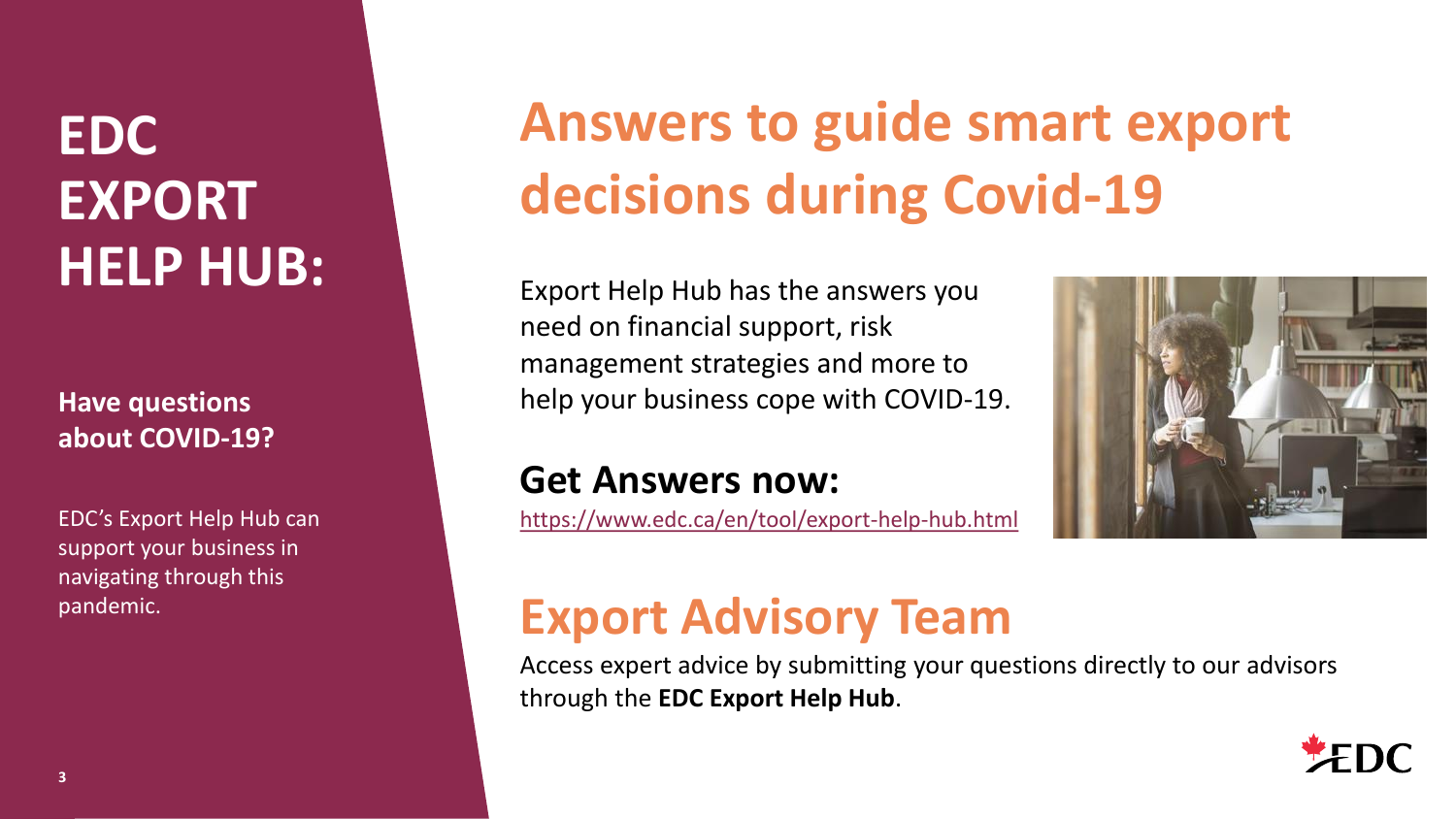## **GET EXPERT ADVICE**

### **Have questions about COVID-19?**

EDC's Export Help Hub can support your business in navigating through this pandemic.

## **EDC Company InSight**



### **Getting into business with the wrong company can cost you.**

When your business relationships are changing, you need insight fast to make intelligent choices. Concerned about doing business with a new foreign company? Get intelligence you need with EDC Company InSight.

**Access now:** <https://www.edc.ca/en/tool/company-insight.html>

### **EDC-FITT Learning Centre**

#### **FITTskills Lite Series** - Managing Cashflow

A cash flow management plan is essential to businesses in international trade to prevent bankruptcy and keep day-to-day business functioning.

<https://fittfortrade.com/fittskills-lite-series>

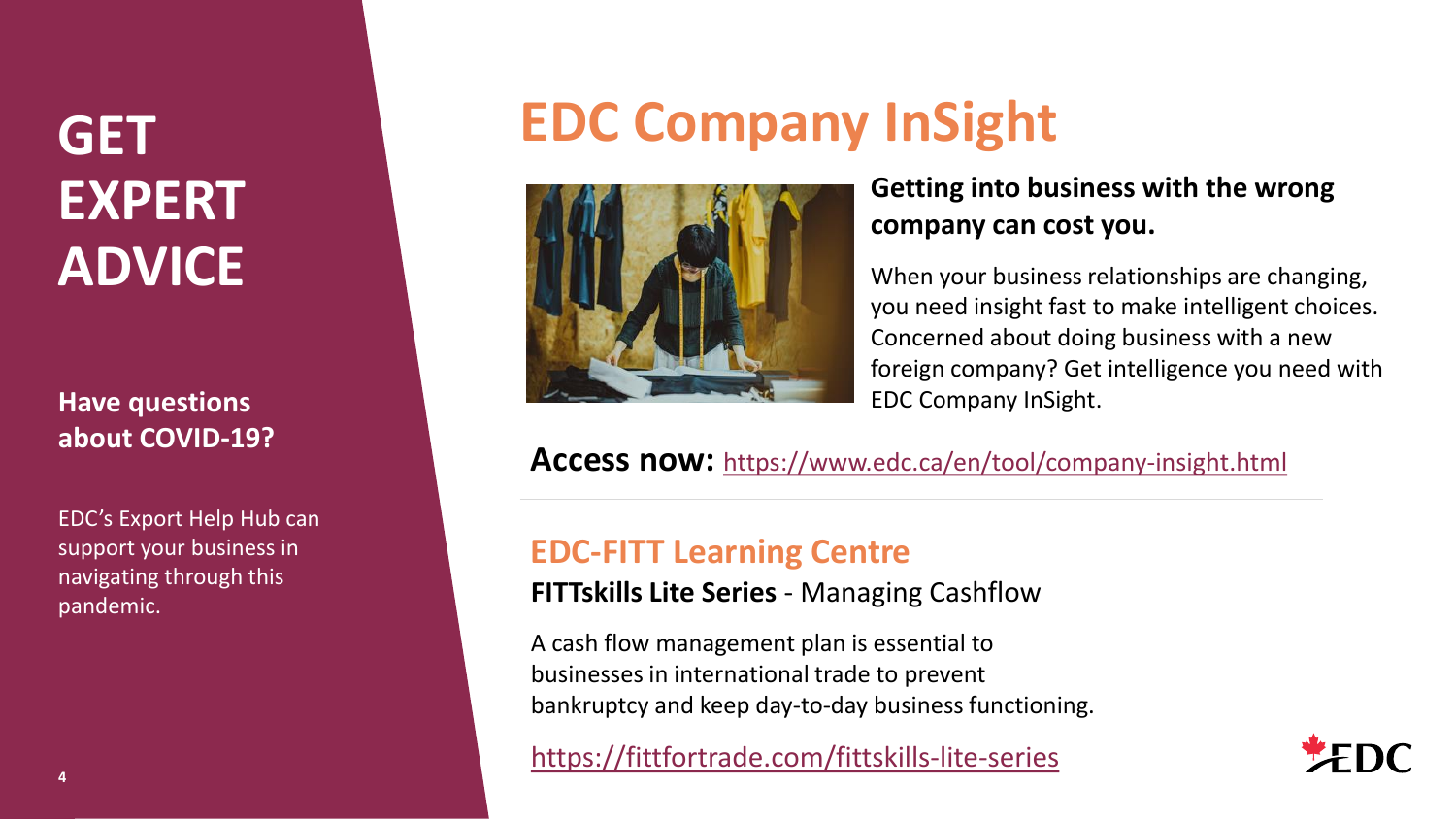## **WEBINARS & EVENTS**

### **More COVID-19 tools & resources on EDC.ca**

[https://www.edc.ca/en/tag/co](https://www.edc.ca/en/tag/covid-19.html) vid-19.html



#### **Accessing resources and funds for pre-revenue companies in a time of crisis**

MaRS & EDC Webinar - Our panelists unpacked how to stay afloat in the current crisis, as well as outlined tactical steps and best practices for landing resources and funds.

[https://learn.marsdd.com/article/webinar-accessing-resources-and-funds-for-pre](https://learn.marsdd.com/article/webinar-accessing-resources-and-funds-for-pre-revenue-companies-in-a-time-of-crisis/)revenue-companies-in-a-time-of-crisis/



### **COVID-19: Get financing and support for your business**

Webinar - Our new webinar will show Canadian companies how to access the financial relief available to you.

**AVAILABLE ON DEMAND** <https://www.edc.ca/en/events/webinar/get-the-financing-and-support-you-need.html>

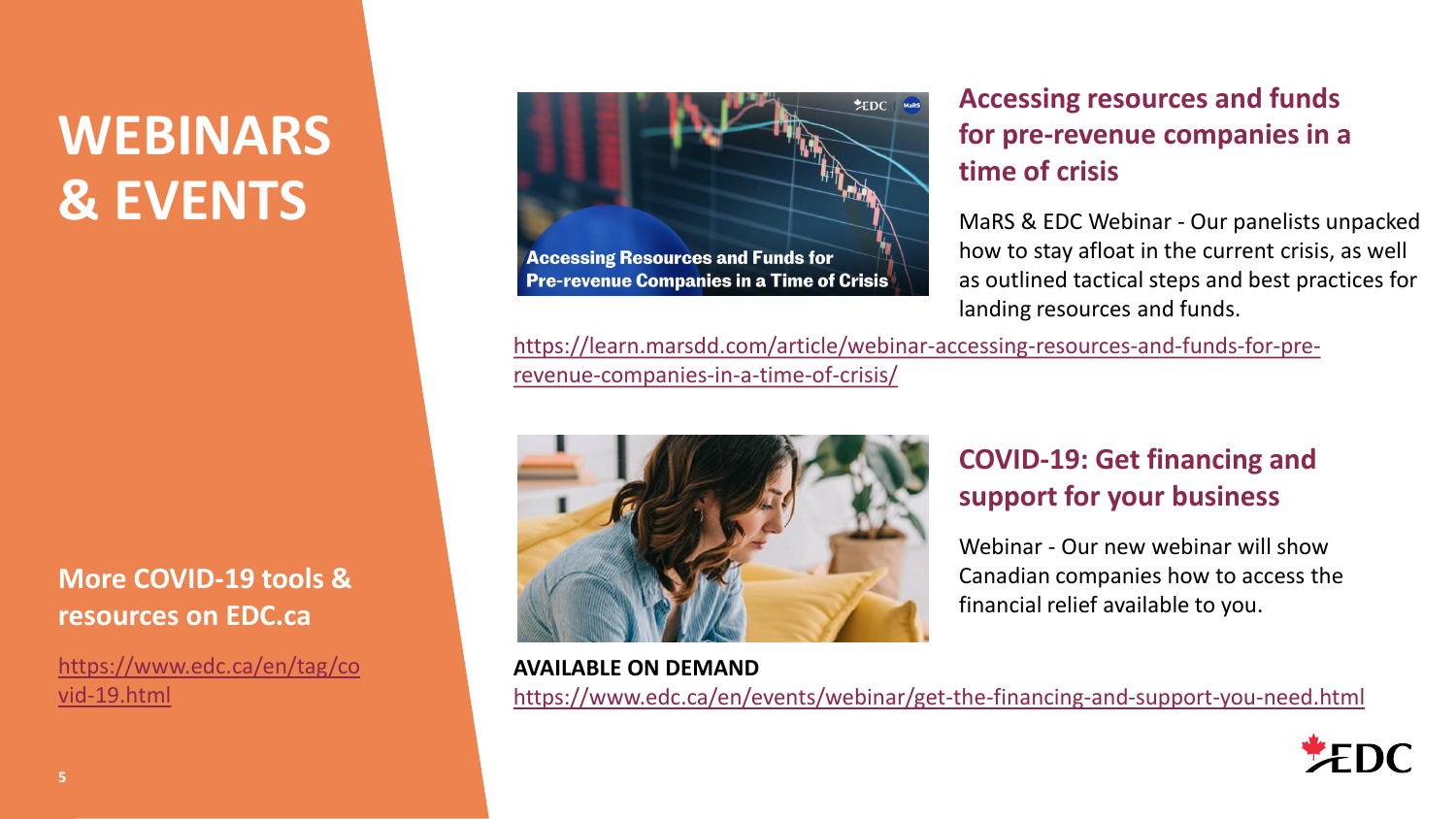### **COVID-19 BUSINESS RESOURCES**

Update: Mon, April 27, 2020

## **Products and services aimed at helping Canadian businesses during COVID-19.**

Find a list of all the resources developed by the government and Crown corporations to help Canadian businesses navigate COVID-19.

**Get access** to products and services to help your business during the pandemic. <https://www.edc.ca/en/covid-19-business-resources.html>